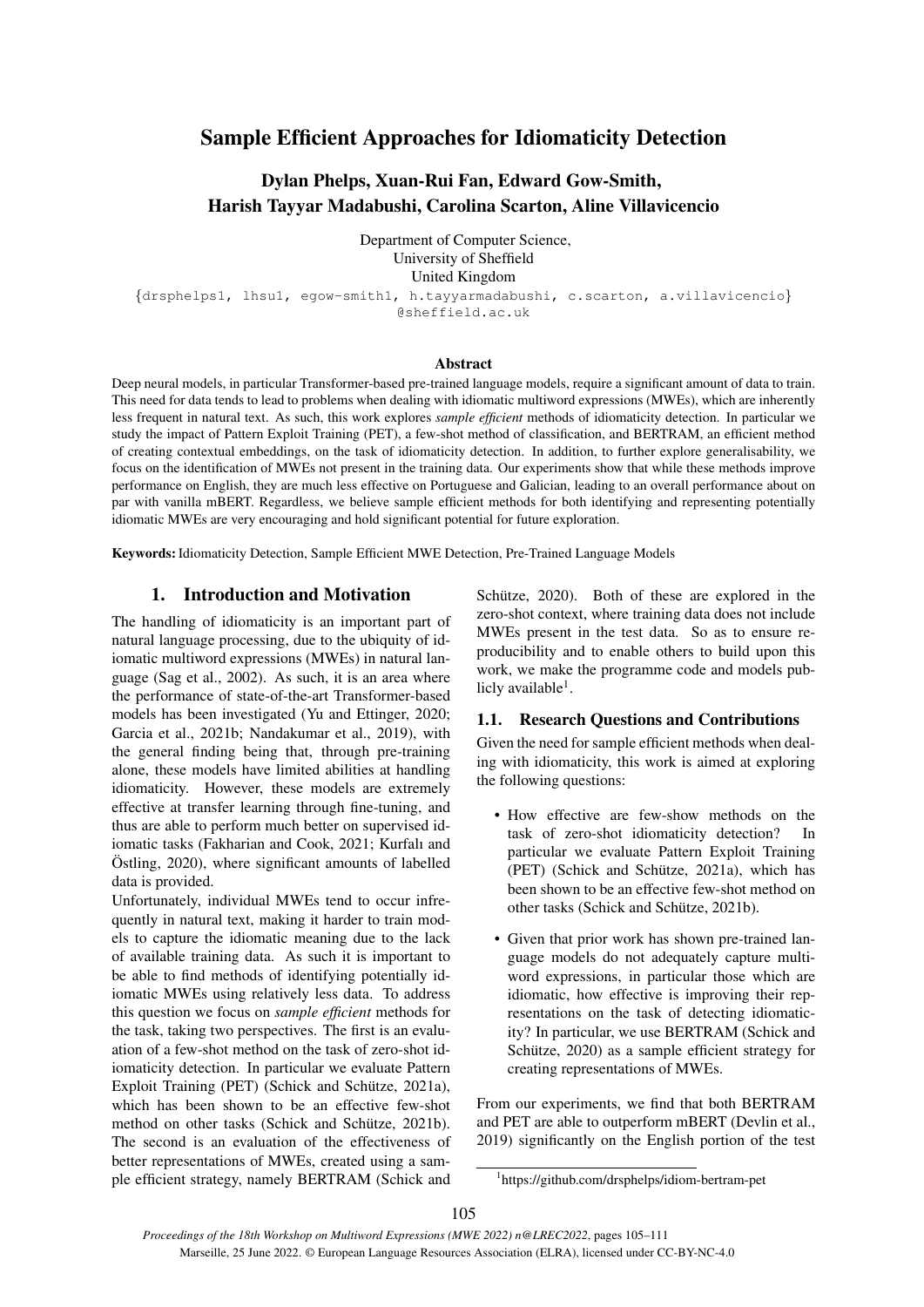data, which is a promising result. However, both of these models perform worse overall due to their significantly lower performance on Portuguese. We explore potential reasons for this poor performance on non-English languages: for PET our patterns are all in English and a multilingual model is used instead of a language specific one. However, an error analysis (Section [5.1\)](#page-4-0) suggests that these are not the reasons for the lower performance on non-English languages. In BERTRAM, however, a monolingual model is used for each language which might have contributed to the drop in performance. We believe that these results point to the need for further exploration in languages other than English.

Additionally, our exploration using BERTRAM is, to the best of our knowledge, the first work to explore the relation between the representation and detection of idiomaticity.

The rest of this paper is structured as follows. We begin in Section [2](#page-1-0) by presenting a quick overview of work related to MWE identification, before presenting more details of the methods we make use of in this work. We then provide an overview of the data and task we use for our evaluation in Section [3,](#page-1-1) before presenting the methods in Section [4.](#page-2-0) We then present our results and a discussion of what these results imply in Section [5,](#page-4-1) before concluding in Section [6.](#page-4-2)

## 2. Related Work

<span id="page-1-0"></span>Despite idiomaticity detection being a problem that has been widely explored [\(Constant et al., 2017\)](#page-5-9), the impact of better MWE representations, especially within contextualised models, has not been well studied. To this end we use BERT for Attentive Mimicking (BERTRAM) (Schick and Schütze, 2020), which has been shown to perform well on idiom representation tasks [\(Phelps, 2022\)](#page-5-10), to evaluate the effect idiom representations have on detection. Additionally, we apply a few-shot learning technique Pattern Exploit Training (PET) (Schick and Schütze, 2021a), to assess whether the relatively new paradigm of few-shot learning can be applied to this task successfully.

## 2.1. PET

PET (Schick and Schütze, 2021a; [Schick and Sch](#page-5-6)ütze, [2021b\)](#page-5-6) is a semi-supervised training method that improves performance in few-shot settings by integrating task descriptions into examples.

A Pattern is used to map each example into a clozestyle question with masked out tokens, for example *'X. It was [MASK]'*, where X is the input example, could be used for a sentiment classification task. A Verbaliser maps the task classes into outputs from the masked language model (MLM), for example positive/negative labels map to the words 'good'/'bad' in the MLM's vocabulary (label tokens), and is combined with the pattern to form a Pattern Verbaliser Pair (PVP). The probability of each class is then calculated using softmax over the logits for each label token.

For each PVP, an MLM can be fine-tuned on the small amount of labelled data. Knowledge is distilled from multiple PVPs by combining the predictions on the unlabelled data and using it as a larger labelled dataset to train another classifier. This allows for multiple patterns and verbalisers to be used without having to choose the best performer for each task, which may also change depending on the data split.

## 2.1.1. iPET

 $i$ PET (Schick and Schütze, 2021a) is a variation where each PVP's model is trained iteratively using a gradually increasing training set made up of labelled examples from another model's predictions in the previous iteration. Despite using the same PVPs and MLMs, iPET has been shown to improve the performance on a number of tasks (Schick and Schütze, 2021b).

## 2.2. BERTRAM

BERTRAM (Schick and Schütze, 2020) is a model for creating embeddings for new tokens within an existing embedding space, from a small number of contexts. To create an embedding for a token with a number contexts, a form embedding is first created using embeddings trained for each of the n-grams in the token. This form embedding is then passed as an input, alongside the embeddings for words in the context, into a BERT model. An attention layer is then applied over the contextualised embedding output from BERT for each context to create the final embedding for the token.

The model is trained using embeddings for common words as 'gold standard' embeddings, with the distance from the embedding created by the model and the 'gold standard' embedding being used as the loss function.

## 3. Dataset and Task Description

<span id="page-1-1"></span>In evaluating the models presented in this work we use the Task 2 of SemEval 2022: Multilingual Idiomaticity Detection and Sentence Embedding [\(Tayyar Mad](#page-5-11)[abushi et al., 2022\)](#page-5-11). This task aims at stimulating the development and evaluation of improved methods for handling potentially idiomatic MWEs in natural language. While there exist datasets for evaluating models' ability to identify idiomaticity [\(Haagsma et al.,](#page-5-12) [2020;](#page-5-12) [Korkontzelos et al., 2013;](#page-5-13) [Cook et al., 2008;](#page-5-14) [Cordeiro et al., 2019;](#page-5-15) [Garcia et al., 2021b;](#page-5-1) [Shwartz and](#page-5-16) [Dagan, 2019\)](#page-5-16), these are often not particularly suited to investigating a) the transfer learning capabilities across different data set-ups b) the performance of pre-trained contextualised models.

The task consists of two subtasks: Subtask A, which is focused on the detection of idiomaticity, and Subtask B, which is focused on the representation of idiomaticity. In this work we are interested in the task of idiomaticity classification, since we wish to investigate how our models can identify idiomaticity in text without having to generate semantic similarity scores. As such, we restrict our attention to Subtask A. We also want to see how our models perform when MWEs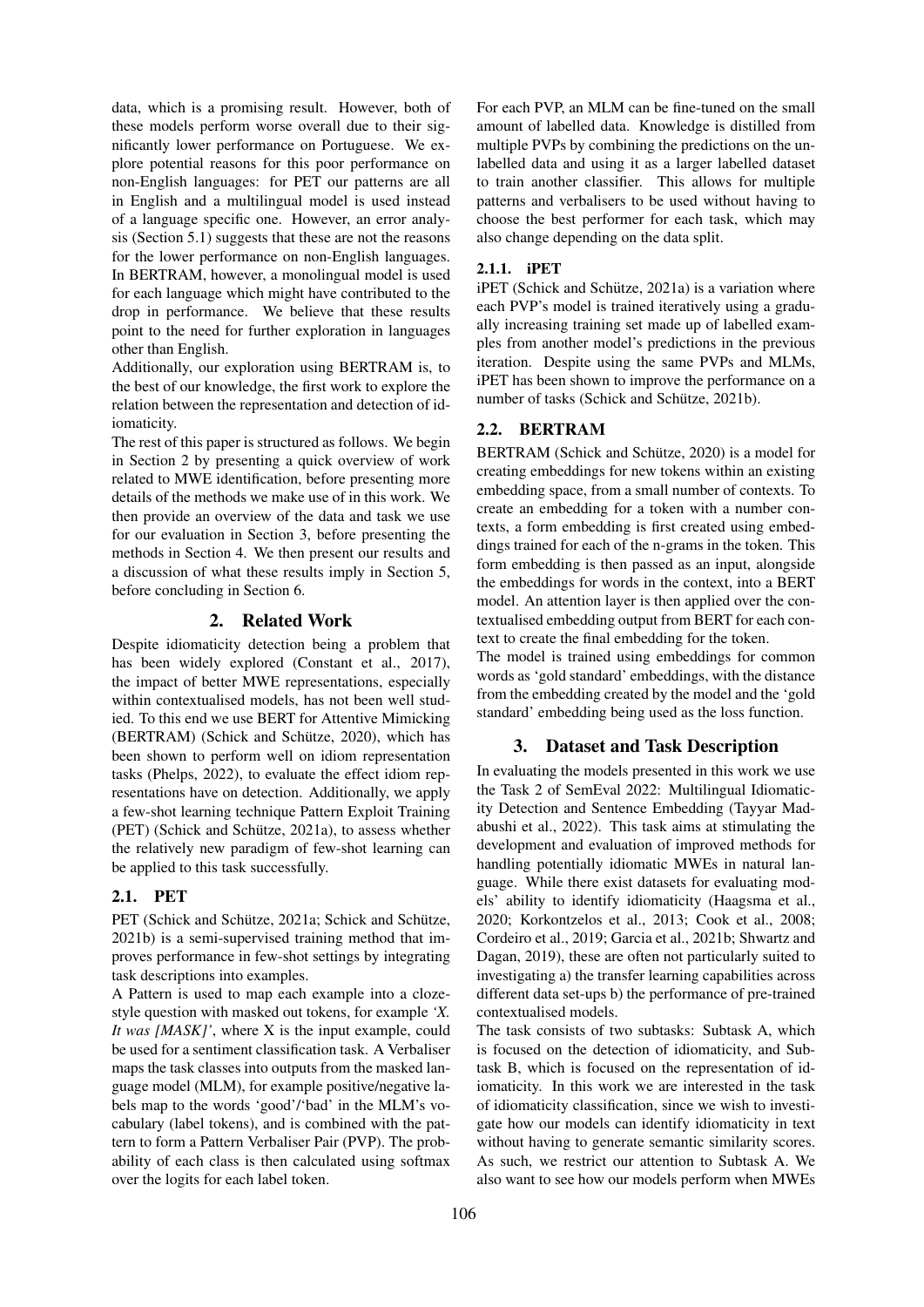| Pattern Number | Pattern                                          | Literal Token | Idiom Token |  |
|----------------|--------------------------------------------------|---------------|-------------|--|
|                | $X^{\mathcal{L}}$                                | literal       | phrase      |  |
| P2             | $(\equiv -\equiv)$ X                             | literal       | phrase      |  |
| P3             |                                                  | actually      | not         |  |
| <b>P4</b>      | $X_{\cdot}$ [IDIOM] is literal.                  | yes           | no          |  |
| P5             | X. [IDIOM] is $\frac{1}{2}$ [IDIOM] <sub>2</sub> | actually      | not         |  |

Table 1: Pattern Verbaliser Pairs used in the task. X represents the example sentence, [IDIOM] is the idiom found in the example, and  $[IDIOM]_2$  represents the n<sup>th</sup> component word of the idiom

in the test data are disjoint from those in the training data, as we argue this means the models cannot so easily leverage statistical information garnered from the training data, but must instead have some 'knowledge' of idiomaticity in general. As such, we also restrict our attention to the zero-shot setting of the SemEval task. The dataset consists of three languages: English, Portuguese and Galician. In the training data there are 3,327 entries in English, and 1,164 entries in Portuguese. There is no Galician training (or development) data in the zero-shot setting, to test the ability of models at cross-lingual transfer. In the test set, there are 916 English, 713 Portuguese, and 713 Galician examples, and macro F1 score is used as an evaluation metric.

It should be noted that the dataset provided by [Tay](#page-5-11)[yar Madabushi et al. \(2022\)](#page-5-11) consists of four data splits: The training set, two development sets and the test set. Of the two development sets, the first - called the 'dev' split - includes gold labels and the second - called the 'eval' split - does not include gold labels but requires submission to the competition website. We report our results on the 'eval' set to maintain consistency with the SemEval task.

#### 4. Methods

<span id="page-2-0"></span>In this section we detail our use of PET, iPET and BERTRAM for the task of idiomaticity detection.

## 4.1. PET and iPET

During our experiments with PET and it's variants, we define and test 5 Pattern Verbaliser Pairs, shown in table [2.](#page-1-0) P1 and P2 are generic prompts which do not give the model much more information about the example, whereas P3, P4, and P5 include the whole idiom within the prompt. We hypothesise that this will allow the model to understand which part of the example it should be focusing on. Each of the patterns we define is in English, even when the example sentence and idiom are in Portuguese or Galician — we will investigate the effect that this has on the final performance across the languages, as we hypothesise this may not have an impact given our use of a multilingual model. For each PVP, we train a classification model using mBERT as the MLM. Furthermore, we train a standard PET model using all of the patterns. An iPET model is also trained, however to evaluate how using only generic prompts affects the results, we only train our iPET model using PVPs P1 and P2, for 2 iterations.

Each of the model setups is trained 3 times using different random seeds, and the final distilled model is then used to produce the presented results.

Additionally, we investigate how the number of labelled examples affects the achieved performance for each of the model setups discussed. We train the models using 10, 100, and 1000 labelled examples separately, with the examples chosen randomly across English and Portuguese, but with the split of idiomatic and literal uses being kept at 50/50. The PET and iPET models then have access to 3,000 unlabelled examples to use within their training tasks.

We evaluate each model setup and labelled example set size combination on the *eval* set, before choosing the best-performing combination for each PET variant to evaluate on the test set. The results from the *eval* set can be seen in Table [2.](#page-3-0) Here we see that PET-all trained on 1000 labelled examples performs best overall, beating the individual pattern models, a result also seen in the original paper (Schick and Schütze, 2021a). The lack of example specific prompts causes iPET to perform poorly when compared to the individual task specific patterns, and when compared to the best PETall model. The highest scoring PET model (PET-all) and our iPET model are evaluated on the test dataset in Section [5.](#page-4-1)

#### 4.2. BERTRAM

To evaluate the effect that improved idiom representations have on this idiom detection task, we use the same BERTRAM setup as presented in [Phelps \(2022\)](#page-5-10), that was shown to give greatly improved performance over the baseline system for Subtask B, the task of representing idiomaticity. We use the same BERTRAM models: the English model presented in the original BERTRAM paper (Schick and Schütze, 2020), and the Portuguese and Galician models that were trained for Subtask B from data in the CC100 corpus. Unlike the English BERTRAM model, [Phelps \(2022\)](#page-5-10) does not use one token approximation when training the Portuguese and Galician models. Embeddings for each of the idioms in the task datasets were generated with the appropriate BERTRAM model using 150 examples scraped from the CC100 dataset. 150 examples were chosen as this was shown to have the highest performance on Subtask B. It should be noted that the BERTRAM models were used to create representations of MWEs in the test set. While this does not require labelled data asso-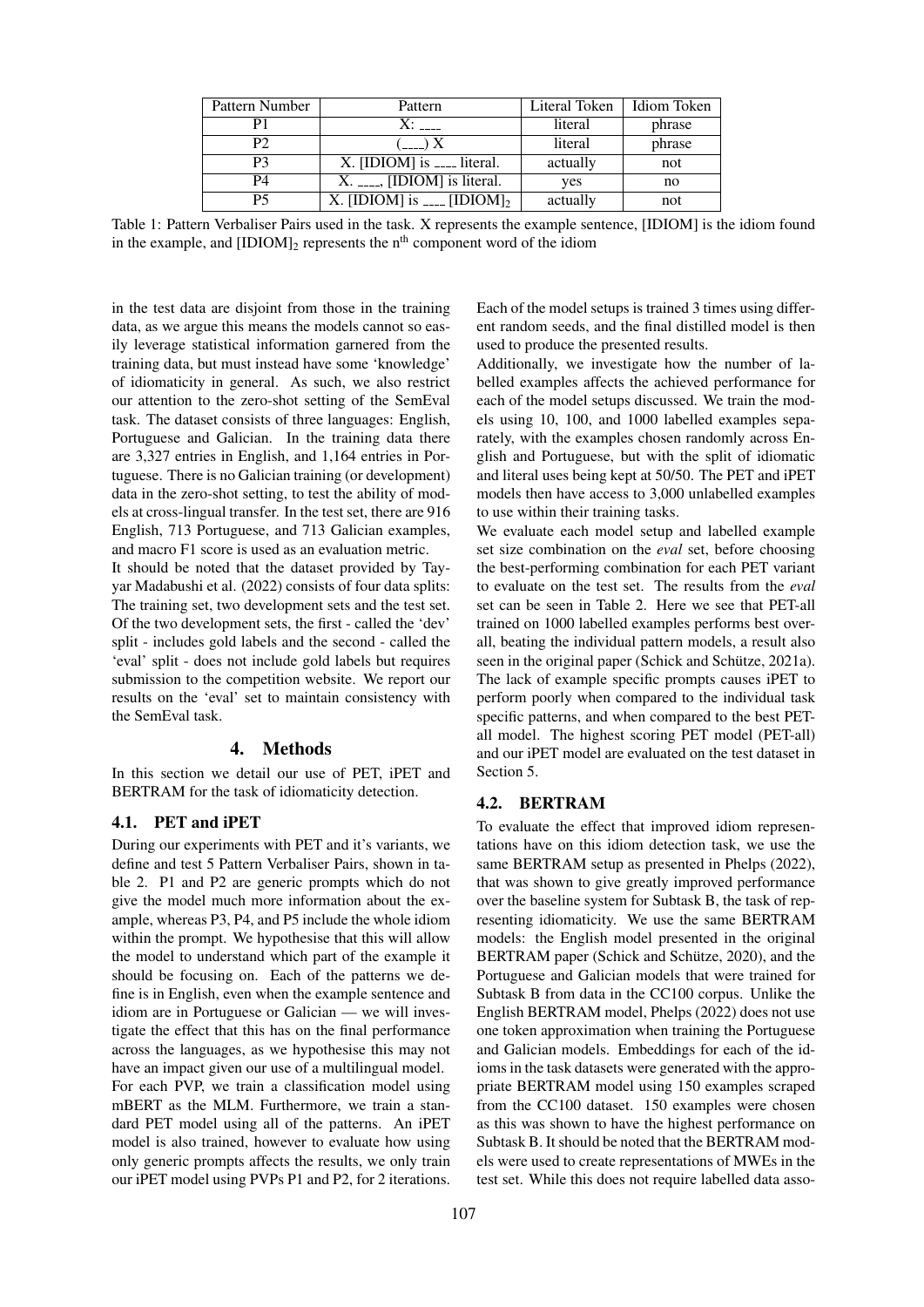| Model                                 | EN     | <b>PT</b> | Overall |
|---------------------------------------|--------|-----------|---------|
| mBERT (Tayyar Madabushi et al., 2021) | 0.7420 | 0.5519    | 0.6871  |
| PET-all (10 labelled)                 | 0.4365 | 0.2901    | 0.4267  |
| PET-all (100 labelled)                | 0.5908 | 0.5718    | 0.5888  |
| PET-all (1000 labelled)               | 0.7820 | 0.5619    | 0.7164  |
| PET-P1 (1000 labelled)                | 0.6386 | 0.5507    | 0.6278  |
| PET-P2 (1000 labelled)                | 0.6905 | 0.5495    | 0.6607  |
| PET-P3 (1000 labelled)                | 0.7493 | 0.5474    | 0.6981  |
| PET-P4 (1000 labelled)                | 0.7441 | 0.5315    | 0.6860  |
| PET-P5 (1000 labelled)                | 0.7551 | 0.5680    | 0.7032  |
| $i$ PET (1000 labelled) [P1 & P2]     | 0.6701 | 0.5648    | 0.6522  |

<span id="page-3-0"></span>Table 2: The F1 Score (Macro) on the *eval* set, broken down into each language, for each of the models. Highest score for each language (or overall) shown in bold.

| Model                                 | EN     | PT.    | GL     | Overall |
|---------------------------------------|--------|--------|--------|---------|
| mBERT (Tayyar Madabushi et al., 2022) | 0.7070 | 0.6803 | 0.5065 | 0.6540  |
| <b>BERTRAM</b>                        | 0.7769 | 0.5017 | 0.4994 | 0.6455  |
| PET-all (10 labelled)                 | 0.5197 | 0.2634 | 0.2090 | 0.4128  |
| PET-all (100 labelled)                | 0.6777 | 0.5014 | 0.4902 | 0.5694  |
| PET-all (1000 labelled)               | 0.7281 | 0.6253 | 0.5110 | 0.6446  |
| iPET $(1000$ labelled) [P1 & P2]      | 0.6604 | 0.5676 | 0.4735 | 0.5879  |

<span id="page-3-1"></span>Table 3: The F1 Score (Macro) on the *test* set, broken down into each language, for each of the models. Highest score for each language (or overall) shown in bold.

ciated with MWEs (thus remaining a zero-shot task), it does require knowledge of which phrases need to have explicit representations created.

As we have separate BERTRAM models for each language that are trained to mimic embeddings from single language BERT models, we split the system and data into English, Portuguese and Galician. The English model uses BERT base [\(Devlin et al., 2019\)](#page-5-8), and is trained on the 3,327 English training examples found in the training set. The Portuguese model uses BERTimbau [\(Souza et al., 2020\)](#page-5-18), and Galician uses BERTinho [\(Vilares et al., 2021\)](#page-6-1), and as there is no Galician training data available, both are trained on the 1,164 Portuguese examples. Each model has the MWEs from the relevant language added to its embedding matrix.

#### 5. Results and Discussion

Table [3](#page-3-1) presents the results of our best PET-based models alongside our BERTRAM-based model on the test set, as well as the mBERT system presented in [\(Tay](#page-5-11)[yar Madabushi et al., 2022\)](#page-5-11), for comparison. For each model we present the F1 macro score on the test set for each language, as well as the overall F1 macro score. An increase in performance over mBERT by our BERTRAM model is seen for the English split, with the score on the Galician split not seeing a significant change. The overall score for BERTRAM is brought down by a much lower score on the Portuguese data, however, meaning no overall increase in performance is seen. A similar picture is seen for the PET-all (1000 examples) model, with a higher F1 score in both En-

glish and Galician, and a lower score in Portuguese, leading to an overall lower F1 score across the entire test dataset. As found on the example data, the iPET model which was only trained on the non-example specific prompts (P1 and P2) performs very poorly.

The significant boost from using BERTRAM on English seems to indicate that the improved representations also lead to better classification, despite the lacklustre performance on Galician and Portuguese. We believe that this drop in performance is either because one-token approximation was not used in creating the non-English BERTRAM models, or because mBERT, trained on all three languages simultaneously, is trained on more data than each of our monolingual models. This lack of training data does not affect our English model as there is a more training data in English than in Portuguese and none at all in Galician. We perform a language specific error analysis to explore the causes of this drop in performance (Section [5.1\)](#page-4-0).

It is interesting to note that pre-trained language models can identify idiomaticity in a zero-shot and sample efficient context *even when prior work has shown that they do not encode idiomaticity very well* [\(Garcia et al.,](#page-5-19) [2021a\)](#page-5-19). We believe that this implies that, while these models do not encode idiomaticity, they encode enough related information to be able to *infer* idiomaticity from relatively little data.

Unsurprisingly, 'highlighting' the phrase that is potentially idiomatic by adding the phrase to the pattern, as in patterns P3, P4 and P5 (see Table [2\)](#page-1-0), significantly improves a model's ability to identify idiomatic-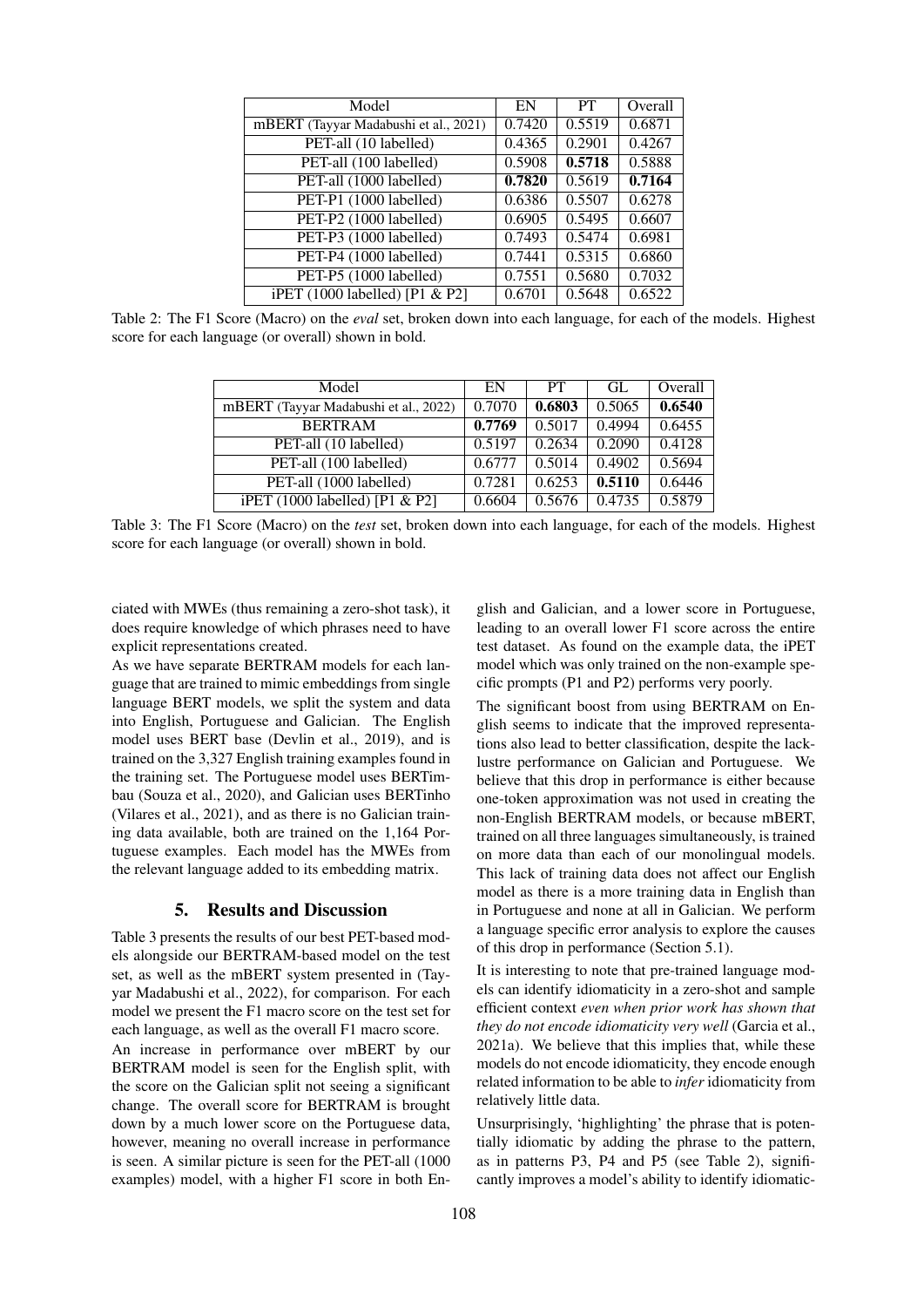| Language | Pattern                                      | Literal Token | <b>Idiom Token</b> |
|----------|----------------------------------------------|---------------|--------------------|
| EN       | $\overline{\phantom{a}}$ [IDIOM] is literal. | ves           | no                 |
| PТ       | $X_{t} = 1$ [IDIOM] é literal.               | sim           | não                |
| GL.      | $X_{t-}$ , [IDIOM] é literal.                |               | non                |

<span id="page-4-3"></span>Table 4: The translations of P4 into Portuguese and Galician

| Model                                 | Prompt Language | EN     | PТ     | GL     | Overall |
|---------------------------------------|-----------------|--------|--------|--------|---------|
| mBERT (Tayyar Madabushi et al., 2022) | N/A             | 0.7070 | 0.6803 | 0.5065 | 0.6540  |
| PET-P4 (1000 labelled)                | EN              | 0.7161 | 0.6373 | 0.5365 | 0.6581  |
| PET-P4 (1000 labelled)                | PT              | 0.6994 | 0.6260 | 0.4964 | 0.6283  |
| PET-P4 (1000 labelled)                | GL              | 0.7040 | 0.5997 | 0.5154 | 0.6279  |

<span id="page-4-1"></span>Table 5: The F1 Score (Macro) on the *test* set, broken down into each language, for PET using prompts in each of the task languages.

ity, which is consistent with results presented by [Tay](#page-5-17)[yar Madabushi et al. \(2021\)](#page-5-17).

Research Questions The results presented herein suggest that few-shot learning methods are indeed effective on the task of idiomaticity detection despite the lower accuracy on Portuguese and Galician. Similarly, our results support the conclusion that improved MWE representations does have an impact on improved detection.

#### <span id="page-4-0"></span>5.1. Error Analysis

The effectiveness of PET on the English split of the task suggests that pre-trained language models can effectively identify idiomatic MWEs in a sample efficient manner. However, the overall drop in performance on the task can be attributed to lower performance on non-English languages when compared to the results achieved by [Tayyar Madabushi et al. \(2021\)](#page-5-17).

One possibility for the decrease in performance is the use of English prompts across all the languages. This leads to the inputs for English examples being monolingual and the inputs for non-English examples to be multilingual, which may cause confusion in the output logits for the verbalizer tokens from which PET draws it's predictions.

To investigate this further we translate one of our patterns, P4, into both Portuguese and Galician and evaluate the performance on the entire *test* split. P4 was chosen as it was one of the better performing patterns for English in our initial experiments (Table [2\)](#page-3-0), and was easily translated into the two languages. The translations can be seen in table [4.](#page-4-3)

As shown in table [5,](#page-4-1) the use of Portuguese and Galician prompts does not increase the performance in the respective language. For Portuguese the model with Portuguese prompts achieves 0.6260 F1 score compare to 0.6373 for that with English prompts. Galician shows similar results, with 0.5154 F1 score for the model with prompts in Galician and 0.5365 for that in English.

Additionally, we use multilingual BERT which was trained on a lot more English training data than Portuguese or Galician language. To investigate the impact of this on our results, we extract only the Portuguese section of the training and test data and compare the performance of multilingual BERT with Portuguese BERT [\(Souza et al., 2020\)](#page-5-18). Surprisingly, we find that the there isn't a significant difference between the performance of multilingual BERT and Portuguese BERT, with overall F1 (macro) scores of 0.4541 and 0.4621, respectively.

### 6. Conclusions and Future work

<span id="page-4-2"></span>This work presented our exploration of *sample efficient* methods for idiomaticity detection, crucial given the infrequent occurrence of specific MWEs in natural language text. Our experiments show that these methods are extremely promising and have great potential.

In future work, we intend to raucously evaluate and find solutions to the problem of lower performance on non-English test splits. We also intend to explore other variations of BERTRAM (e.g. one-token approximation) in bridging the performance gap between English and the other languages.

As noted earlier, we show that pre-trained language models can identify idiomaticity in a zero-shot and sample efficient context *even when prior work has shown that they do not encode idiomaticity very well*. As such, an important avenue of future exploration is the generalisation of these methods to develop models capable of identifying *the notion of idiomaticity*, much like humans are able to grasp that certain phrases are clearly non-compositional.

#### Acknowledgements

This work is partially supported the Healthy Lifespan Institute (HELSI) at The University of Sheffield and is funded by the Engineering and Physical Sciences Research Council (EPSRC) [grant number EP/T517835/1]. This work was also partially supported by the UK EPSRC grant EP/T02450X/1 and the CDT in Speech and Language Technologies and their Applications funded by UKRI [grant number EP/S023062/1].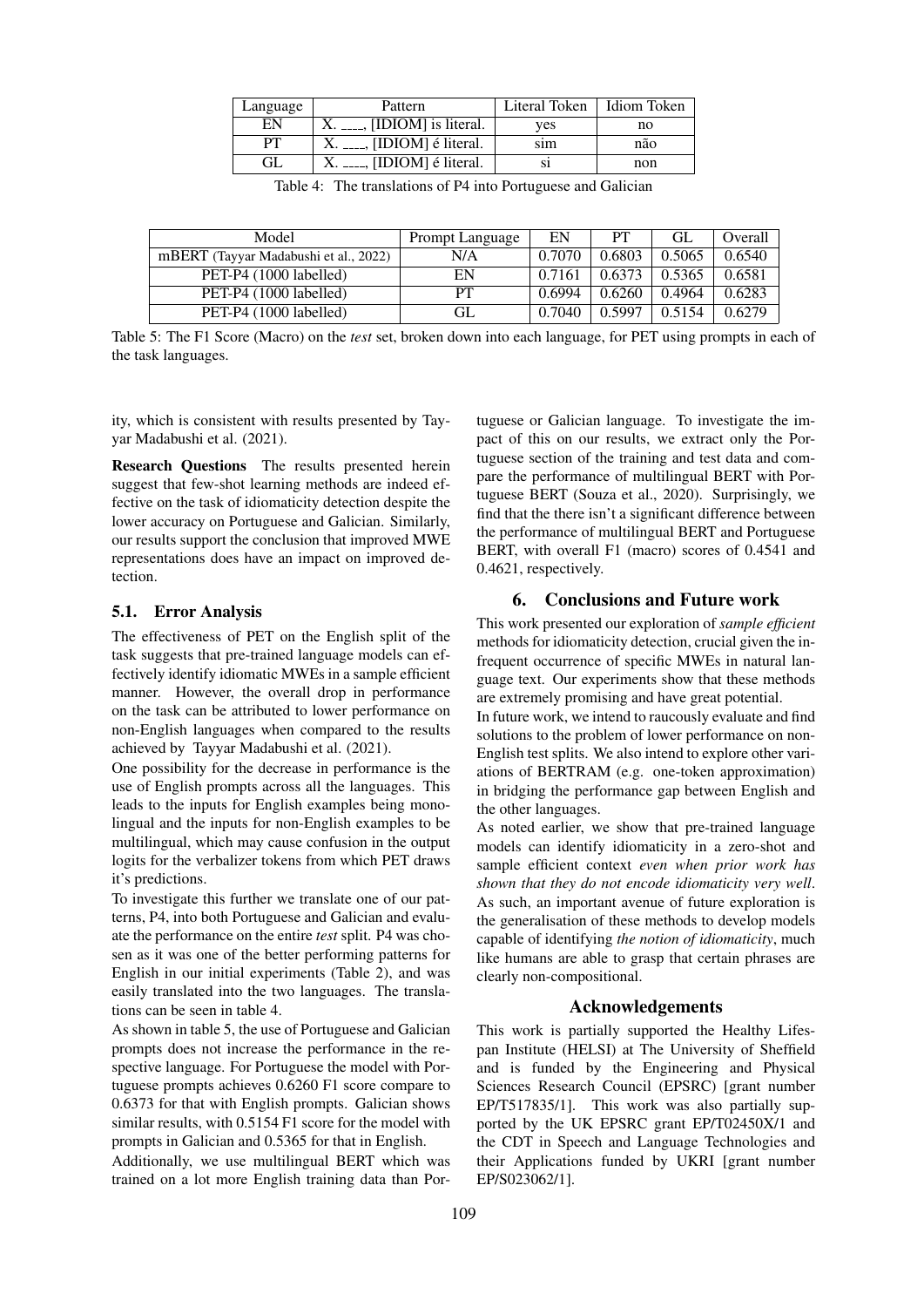#### 7. Bibliographical References

- <span id="page-5-9"></span>Constant, M., Eryiğit, G., Monti, J., van der Plas, L., Ramisch, C., Rosner, M., and Todirascu, A. (2017). Survey: Multiword expression processing: A Survey. *Computational Linguistics*, 43(4):837–892, December.
- <span id="page-5-14"></span>Cook, P., Fazly, A., and Stevenson, S. (2008). The vnc-tokens dataset. In *Proceedings of the LREC Workshop Towards a Shared Task for Multiword Expressions (MWE 2008)*, pages 19–22.
- <span id="page-5-15"></span>Cordeiro, S., Villavicencio, A., Idiart, M., and Ramisch, C. (2019). Unsupervised compositionality prediction of nominal compounds. *Computational Linguistics*, 45(1):1–57.
- <span id="page-5-8"></span>Devlin, J., Chang, M.-W., Lee, K., and Toutanova, K. (2019). BERT: Pre-training of deep bidirectional transformers for language understanding. In *Proceedings of the 2019 Conference of the North American Chapter of the Association for Computational Linguistics: Human Language Technologies, Volume 1 (Long and Short Papers)*, pages 4171– 4186, Minneapolis, Minnesota, June. Association for Computational Linguistics.
- <span id="page-5-3"></span>Fakharian, S. and Cook, P. (2021). Contextualized embeddings encode monolingual and cross-lingual knowledge of idiomaticity. In *Proceedings of the 17th Workshop on Multiword Expressions (MWE 2021)*, pages 23–32.
- <span id="page-5-19"></span>Garcia, M., Kramer Vieira, T., Scarton, C., Idiart, M., and Villavicencio, A. (2021a). Probing for idiomaticity in vector space models. In *Proceedings of the 16th Conference of the European Chapter of the Association for Computational Linguistics: Main Volume*, pages 3551–3564, Online, April. Association for Computational Linguistics.
- <span id="page-5-1"></span>Garcia, M., Vieira, T. K., Scarton, C., Idiart, M., and Villavicencio, A. (2021b). Probing for idiomaticity in vector space models. In *Proceedings of the 16th conference of the European Chapter of the Association for Computational Linguistics*. Association for Computational Linguistics (ACL).
- <span id="page-5-12"></span>Haagsma, H., Bos, J., and Nissim, M. (2020). Magpie: A large corpus of potentially idiomatic expressions. In *Proceedings of The 12th Language Resources and Evaluation Conference*, pages 279–287.
- <span id="page-5-13"></span>Korkontzelos, I., Zesch, T., Zanzotto, F. M., and Biemann, C. (2013). Semeval-2013 task 5: Evaluating phrasal semantics. In *Second Joint Conference on Lexical and Computational Semantics (\* SEM), Volume 2: Proceedings of the Seventh International Workshop on Semantic Evaluation (SemEval 2013)*, pages 39–47.
- <span id="page-5-4"></span>Kurfalı, M. and Östling, R. (2020). Disambiguation of potentially idiomatic expressions with contextual embeddings. In *Proceedings of the Joint Workshop on Multiword Expressions and Electronic Lexicons*, pages 85–94, online, December. Association for Computational Linguistics.
- <span id="page-5-2"></span>Nandakumar, N., Baldwin, T., and Salehi, B. (2019). How well do embedding models capture noncompositionality? a view from multiword expressions. In *Proceedings of the 3rd Workshop on Evaluating Vector Space Representations for NLP*, pages 27–34, Minneapolis, USA, June. Association for Computational Linguistics.
- <span id="page-5-10"></span>Phelps, D. (2022). drsphelps at semeval-2022 task 2: Learning idiom representations using bertram.
- <span id="page-5-0"></span>Sag, I. A., Baldwin, T., Bond, F., Copestake, A., and Flickinger, D. (2002). Multiword expressions: A pain in the neck for nlp. In *International conference on intelligent text processing and computational linguistics*, pages 1–15. Springer.
- <span id="page-5-7"></span>Schick, T. and Schütze, H. (2020). BERTRAM: Improved word embeddings have big impact on contextualized model performance. In *Proceedings of the 58th Annual Meeting of the Association for Computational Linguistics*, pages 3996–4007, Online, July. Association for Computational Linguistics.
- <span id="page-5-5"></span>Schick, T. and Schütze, H. (2021a). Exploiting clozequestions for few-shot text classification and natural language inference. In *Proceedings of the 16th Conference of the European Chapter of the Association for Computational Linguistics: Main Volume*, pages 255–269, Online, April. Association for Computational Linguistics.
- <span id="page-5-6"></span>Schick, T. and Schütze, H. (2021b). It's not just size that matters: Small language models are also few-shot learners. In *Proceedings of the 2021 Conference of the North American Chapter of the Association for Computational Linguistics: Human Language Technologies*, pages 2339–2352, Online, June. Association for Computational Linguistics.
- <span id="page-5-16"></span>Shwartz, V. and Dagan, I. (2019). Still a pain in the neck: Evaluating text representations on lexical composition. *Transactions of the Association for Computational Linguistics*, 7:403–419.
- <span id="page-5-18"></span>Souza, F., Nogueira, R., and Lotufo, R. (2020). BERTimbau: pretrained BERT models for Brazilian Portuguese. In *9th Brazilian Conference on Intelligent Systems, BRACIS, Rio Grande do Sul, Brazil, October 20-23 (to appear)*.
- <span id="page-5-17"></span>Tayyar Madabushi, H., Gow-Smith, E., Scarton, C., and Villavicencio, A. (2021). AStitchInLanguage-Models: Dataset and methods for the exploration of idiomaticity in pre-trained language models. In *Findings of the Association for Computational Linguistics: EMNLP 2021*, pages 3464–3477, Punta Cana, Dominican Republic, November. Association for Computational Linguistics.
- <span id="page-5-11"></span>Tayyar Madabushi, H., Gow-Smith, E., Garcia, M., Scarton, C., Idiart, M., and Villavicencio, A. (2022). SemEval-2022 Task 2: Multilingual Idiomaticity Detection and Sentence Embedding. In *Proceedings of the 16th International Workshop on Semantic Evaluation (SemEval-2022)*. Association for Computational Linguistics.